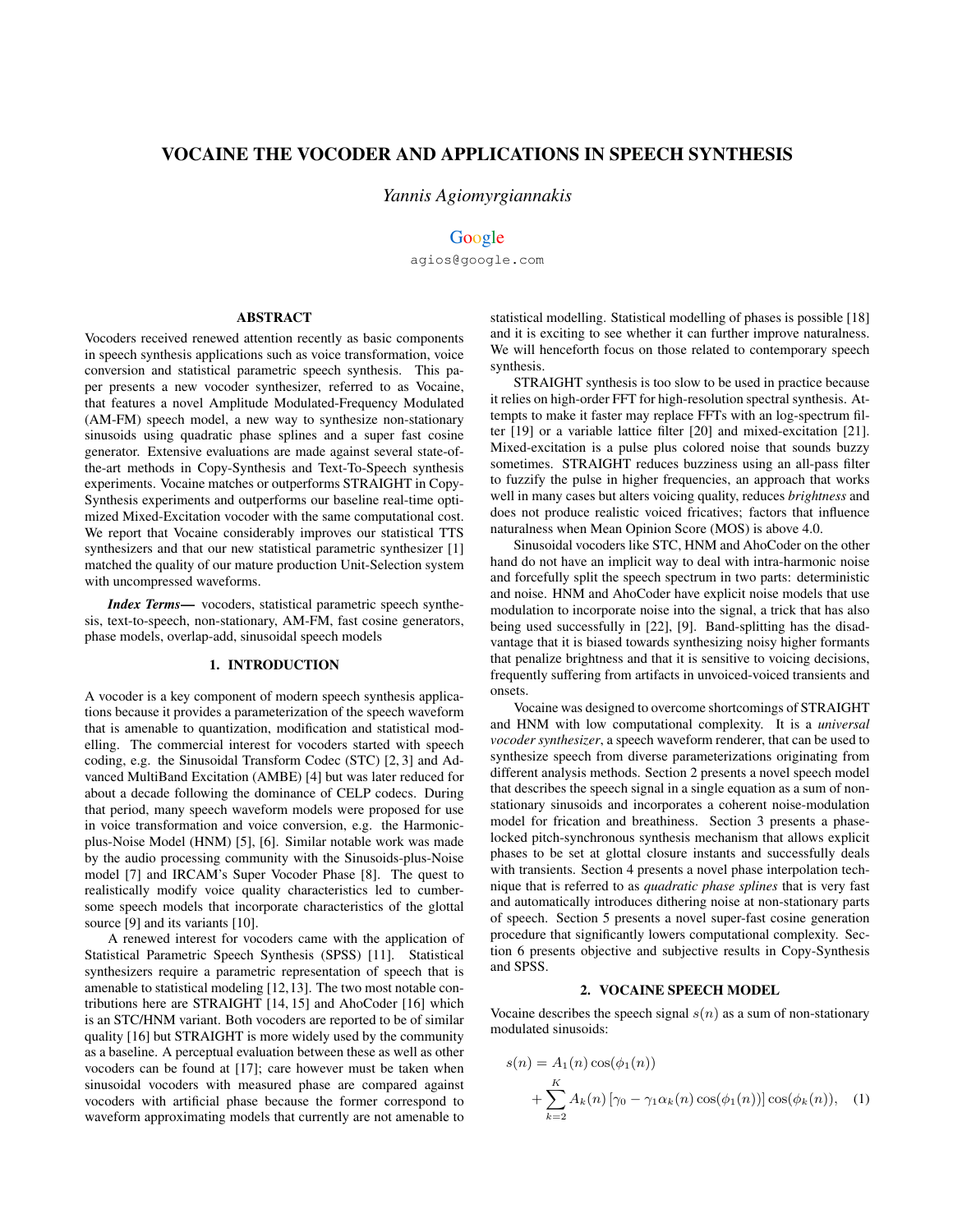where K is the number of sinusoids,  $n = 1, 2, ..., T_s$  is the time index in samples,  $T_s$  is the synthesis period,  $A_k(n)$ ,  $\phi_k(n)$  and  $\alpha_k(n) \in [0,1]$  are the *instantaneous amplitude*, the *instantaneous phase* and the *instantaneous aperiodicity* of k-th sinusoid, respectively.  $\gamma_0$  is the *modulation bias* and  $\gamma_1$  is the *modulation factor*. The term aperiodicity is borrowed from STRAIGHT and in this paper it is used equivalently to the term *non-deterministic*. Let  $\omega_k(n)$  =  $\frac{\partial \phi_k(n)}{\partial n}$  be the *instantaneous frequency* of the *k*-th sinusoid. The sinusoids are by construction harmonically related at the end-points of the synthesis period:  $\omega_k(0) = k\omega_1(0)$ ,  $\omega_k(T_s) = k\omega_1(T_s)$ .

Each sinusoid except the first one is modulated by the *Coherent Noise-Modulation (CNM)* signal:

$$
g_k(n) = \gamma_0 + \gamma_1 \alpha_k(n) \cos(\phi_1(n)). \tag{2}
$$

Typical values used for  $\gamma_0$  and  $\gamma_1$  are 1.0 and 0.5, respectively. The CNM signal modulates the  $k$ -th sinusoid according to instantaneous aperiodicity  $\alpha_k(n)$  so that the modulated sinusoid exhibits a timedomain structure that concentrates the energy around the maxima of the first sinusoid  $cos(\phi_1(n))$ . When the sinusoid is deterministic  $(\alpha_k(n) = 0.0)$  there is no modulation. When the sinusoid is purely non-deterministic ( $\alpha_k(n) = 1.0$ ) the modulation shapes the timedomain envelope of the sinusoid according to aperiodicity. Thus, the more aperiodic the sinusoid the stronger the time-shaping. In the frequency domain, the modulation introduces images of the sinusoid at  $\omega_k(n) \pm \omega_1(n)$  where  $\omega_i(n) = \frac{\partial \phi_i(n)}{\partial n}$  is the instantaneous frequency of the i-th sinusoid that is by construction linked to the fundamental frequency.

Justification for the modulation signal arises from many directions. From a signal perspective, speech can be regarded as an AM-FM (Amplitude Modulation / Frequency Modulation) process [23]. High-band speech exhibits a pitch-synchronous time envelope [24]. From a production perspective, the cyclic behaviour can be attributed to the fact that the power of the vocal source is minimized during the closed phase of the glottal cycle. Coupling between the glottal source and the laryngeal cavity generates a laryngeal formant between 3 kHz and 7 kHz that also exhibits a cyclic behaviour [25]. From an auditory perspective, noise bursts are masked when synchronized with pulses [26]. Finally, many papers report better synthesis quality when they used modulated noise [6], [9], [22], [24], [27], [28].

In Vocaine, the modulation signal improves significantly the quality of voiced speech and, voiced fricatives in particular, resulting to much higher MOS values for languages rich in voiced fricatives like French. Vocaine uses the same signal model for voiced and unvoiced speech; what differs is the randomicity of the endpoint phases at  $n = 0$  and  $n = T_s$ . Unvoiced speech is synthesized with sinusoids with fundamental endpoint frequencies of 100 Hz and uniformly random endpoint phases. The endpoint phases  $\phi_k$  of voiced speech are randomized according to aperiodicity as follows:

$$
\hat{\phi}_k = \psi_k + U\left(-h(\alpha_k)\frac{\pi}{4}, +h(\alpha_k)\frac{\pi}{4}\right),\tag{3}
$$

where  $\psi_k$  are the *deterministic endpoint phases*,  $\alpha_k$  is the *endpoint aperiodicity* and  $U(a, b) \in [a, b]$  is the *dispersion phase* which is a uniformly distributed random variable.  $h(\cdot) : [0,1] \mapsto [0,1]$  is the *aperiodicity conversion function* that is used to compensate an analysis bias that is usually found in aperiodicity estimations and a synthesis bias that is related to the specifics of the wave generation. A sigmoid function seems to work pretty well for STRAIGHT-based aperiodicities. For the results presented in this paper we used  $\psi_k =$  $\pi/2$ .

#### 3. PHASE-LOCKED PITCH-SYNCHRONOUS SYNTHESIS

Synthesis in Vocaine is made in chunks of audio that correspond to a pitch-period in voiced speech and to 5 ms in unvoiced speech. Every chunk of audio is contained between so-called *Reference Synthesis Instants* (RSI) that define its endpoints. An RSI corresponds to a glottal closure instant in voiced speech and to a regularly sampled time-instant in unvoiced speech. The spectral parameters of the Vocaine signal model are sampled at every RSI from the vocoder parameters. Vocaine operates in a streamed manner, receiving packets of vocoder parameters at a fixed rate, i.e. every 5 ms, storing them in a circular buffer and using as many as needed to synthesize one chunk of audio at a request. Only the packages that contain the endpoint RSIs of the audio chunk are used; the rest are discarded.

The RSIs are computed according to the fundamental pitch period in voiced speech and to a fixed 10 ms period in unvoiced speech. It is easier to demonstrate the process in the example of Figure 1: The first RSI is taken at the beginning of the first packet. The second RSI is taken  $T1$  samples after the first one, where  $T1$  is the pitch period of the first packet. The second RSI is contained at the 4-th packet which has a pitch period of  $T2$  samples, and so on. When Vocaine has synthesized until the third RSI, it has to wait for 4 more packets to synthesize until the forth RSI.

Every audio chunk is synthesized in a way that ensures that the phases at RSIs are exactly those described by equation (3). If the fundamental period is not an integer then phase residuals must be propagated during synthesis. This complicates the implementation but is easily avoided by quantizing the fundamental frequency to correspond to an integer fundamental period.

The pitch-synchronous synthesis is referred to as *phase-locked* and Vocaine as *phase-aware* because the user can set desirable phases at the RSIs. However, the synthesized signal cannot approximate the original because RSIs are set according to the fundamental period. Desirable phases can originate from elaborated phase models or even ones measured from the waveform.



Fig. 1. Synchronous to asynchronous operation.

Voicing transients, in particular unvoiced-to-voiced transients and voiced onsets, are notoriously hard to synthesize without artifacts. Sinusoidal vocoders are also prone to introduce artifacts when pitch is irregular because it is difficult to match sinusoids in that case. Quatieri et al. resorts to a heuristic to match sinusoids [29]. Vocaine uses a hybrid strategy that switches between PSOLA (Pitch Synchronous OverLap Add) [30] synthesis and sinusoidal synthesis. When the period-to-period variation of pitch is relatively small (below 25%) then the sinusoids at the two endpoints are matched and sinusoidal synthesis is used for them. The rest of the sinusoids are synthesized using PSOLA. When pitch variation is above 25% then PSOLA is used for all sinusoids. PSOLA is also used for audio chunks where one of the two endpoints is voiced and the other is unvoiced. This seems to work quite well in all transients.

#### 4. QUADRATIC PHASE SPLINES

This section describes how to synthesize a sinusoid between the two endpoints of an audio chunk. Instantaneous amplitudes and phases are linearly interpolated but phase interpolation is more complicated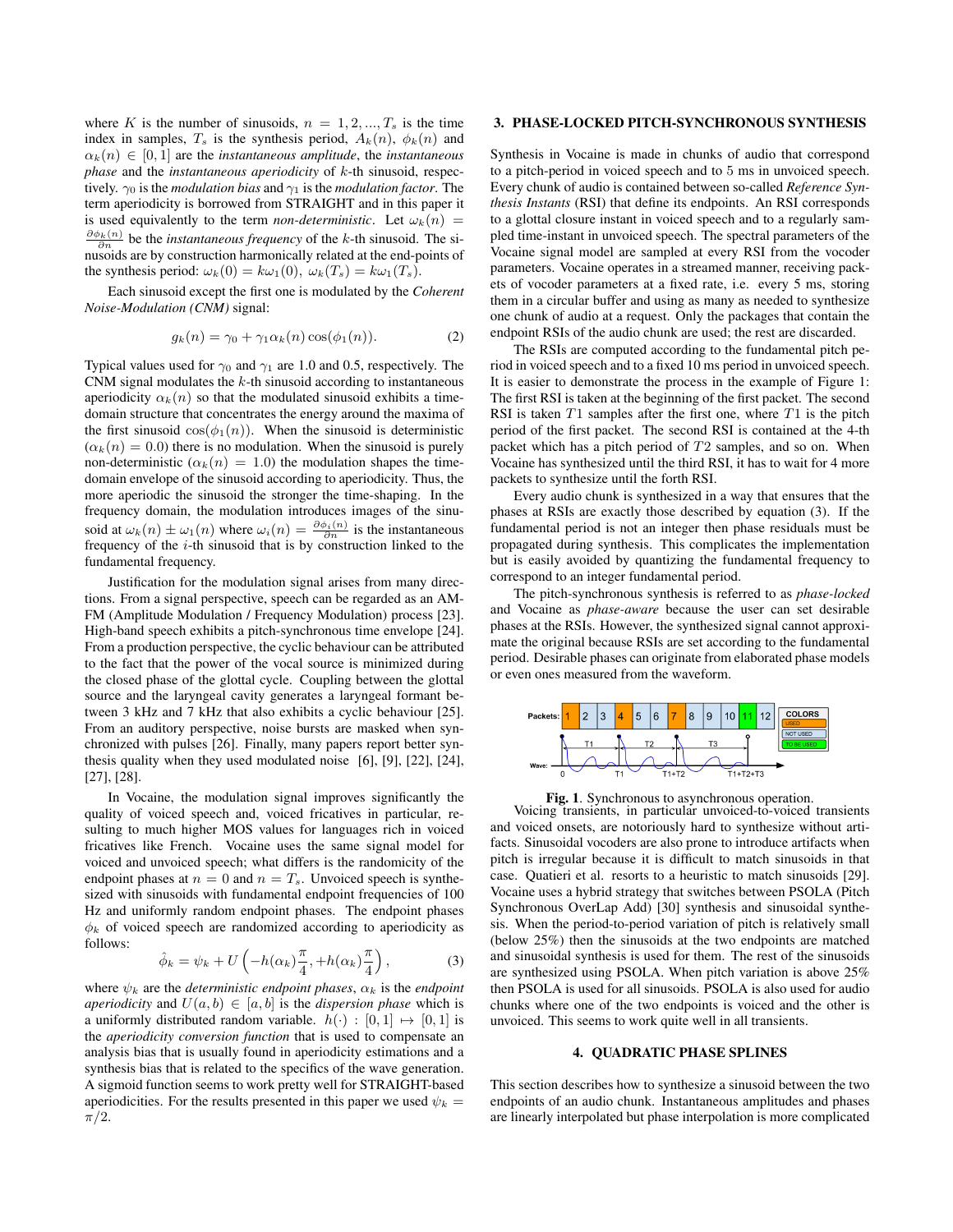due to the circular behaviour of phases. Quatieri et al. suggested a cubic phase model [3] that corresponds to parabolic instantaneous frequency curve. A parabolic instantaneous frequency curve is computationally expensive and occasionally introduces glitches at nonstationary speech where the endpoint frequencies and phases do not correspond to a smooth trajectory. Vocaine uses a novel quadratic phase spline model, where the synthesis period  $[0, T]$  is split into two parts,  $[0, n_c]$  and  $[n_c, T_c]$  and each part is synthesized using a quadratic phase curve. The instantaneous frequency  $\omega_{k,c}$  at the break-point  $n_c = |T/2|$  is allowed to vary in order to obtain a maximally smooth trajectory. Thus, the quadratic phase spline model corresponds to a piecewise-linear instantaneous frequency model with the intermediate frequency being a degree of freedom that is used to makes it maximally smooth.

Let  $\phi_{k,s}(n) = \theta_{k,s} + \omega_{k,s} n + \gamma_{k,s} n^2$ ,  $n \in [0, n_c]$  be the *startspline* and  $\phi_{k,e}(n) = \alpha_{k,s} + \beta_{k,e}(n - n_c) + \gamma_{k,e}(n - n_c)^2 + 2\pi M$ ,  $n \in [n_c, T]$  be the *end-spline*. Phase is known up to an unknown multiple of  $2\pi$  due to its circular nature. The parameters of the splines are computed by solving the equations using the following *continuity constraints* for the splines:

$$
\hat{\phi}_{k,s} = \phi_{k,s}(0), \text{(start phase)}
$$
\n
$$
\hat{\omega}_{k,s} = \frac{\partial \phi_{k,s}(n)}{\partial n}|_{n=0}, \text{(start frequency)}
$$
\n
$$
\hat{\phi}_{k,e} = \phi_{k,e}(T), \text{(end phase)}
$$
\n
$$
\hat{\omega}_{k,e} = \frac{\partial \phi_{k,e}(n)}{\partial n}|_{n=T}, \text{(end frequency)}
$$
\n
$$
\phi_{k,s}(n_c) = \phi_{k,e}(n_c), \text{(break-point phase continuity)}
$$
\n
$$
\frac{\partial \phi_{k,s}(n)}{\partial n} = \frac{\partial \phi_{k,e}(n)}{\partial n}|_{n=n_c}, \text{(break-point frequency continuity)}
$$

M is a *phase-unwrapping integer* that is chosen to produce a maximally smooth trajectory in the second derivative sense:

$$
\hat{M} = \left[ \arg \min_{M} \left\{ \int_0^{n_c} \left| \frac{\partial^2 \phi_{k,s}(t)}{\partial n^2} \right|^2 dt + \int_{n_c}^T \left| \frac{\partial^2 \phi_{k,e}(t)}{\partial n^2} \right|^2 dt \right\} \right]
$$

Remember that endpoint phases are randomized according to aperiodicity in equation (3). The more aperiodic a sinusoid is, the more random the endpoint phases are and the more noisy a sinusoid should be. An easy trick to make a sinusoid track noisy is to add a frequency dispersion term so that power spreads around the vicinity of the sinusoid frequency. For example, an unvoiced sinusoid track that starts from 100 Hz and ends at 100 Hz with random phases at the endpoints would sound less periodic if the instantaneous frequency at the middle of the track is, say, 140 Hz. In Vocaine, *adding dispersion phase breaks the periodicity of the signal* providing a richer unvoiced sound. This is made because the breakpoint frequency depends on the stationarity of the sinusoid. When the sinusoid is fully stationary, the breakpoint frequency is exactly the middle of the endpoint frequencies. When the sinusoid is non-stationary, the breakpoint frequency deviates from the middle of the endpoint frequencies. The details of the derivation of the spline parameters are omitted due to space restrictions but are easy to derive.

### 5. UNSAFE SUPER-FAST COSINE GENERATION

Cosine generation constitutes a significant percentage of the computational cost of a sinusoidal speech model like Vocaine and many attempts have been made to reduce the increased complexity of cosine generators [31], [32], [33]. Synthesis of stationary sinusoids can benefit from recursive formulas [31], [34] like the ones used in Goertzel transform [35]. However, for Vocaine we are interested in random access cosine generators where there is no exploitable structure in the series of cosine computations. In [31], a set of codebooks, one for each fundamental period were pre-computed and the codebook with the fundamental period that is closest to the fundamental period of the synthesized sinusoid was obtained using modulo addressing. This method uses an excessive number of codebooks while modulo addressing requires a modulo-division, which is a computationally expensive operation even for modern processors. The large memory requirements are likely to cause expensive cache misses in mobile devices.

The obvious alternative is to use a simple codebook approximation which can be described by equation:

$$
\cos(\omega) \approx C_N \left[ \lfloor \langle \omega \rangle_{2\pi} \frac{N}{2\pi} \rfloor \right],\tag{4}
$$

where  $C_N[n] = \cos(2\pi \frac{n}{N})$  is a codebook with N entries,  $\langle \cdot \rangle_{2\pi}$  is a modulo- $2\pi$  operator, and  $|\cdot|$  is the floor operator. The modulo-2π operator can be implemented using the so-called *additive range reduction* formula:

$$
\langle \omega \rangle_{2\pi} = \omega - \lfloor \frac{\omega}{2\pi} \rfloor 2\pi,\tag{5}
$$

which requires 2 multiplications, 2 conversions or 1 floor instruction and 1 subtraction: a multiplication by  $\frac{1}{2\pi}$ , a conversion from float to integer and back for the flooring operation, a multiplication by  $2\pi$  and a subtraction. The overall computation requires 3 multiplications, 3 conversions, 1 addition and 1 memory read. For the purpose of waveform synthesis, this method can achieve a sufficiently high SNR (Signal-to-Noise ratios) of  $\approx$  37 dB for codebook size  $N = 256$ , but its accuracy might not be sufficient for other applications. Improved accuracy can be achieved at the cost of an extra addition if we add 0.5 prior the floor operation.

This work proposes to further speed-up the codebook method by forcing  $N = 2^B$  (a B-bit codebook) and by *sacrificing some of the available input range*. Instead of allowing  $\omega$  to take any possible value, we restrict it to be within an operational range so that:

$$
\cos(\omega) \approx C_N \left[ \left\langle \left[ \omega \frac{N}{2\pi} \right] \right\rangle_N \right]. \tag{6}
$$

Assuming 32-bit floating point arithmetic, the equation is equivalent to the C++ instructions:

```
float cos(float omega) {
  static float alpha = N / (2 * PI);
  static int mask_N = (N - 1);
  float omega_Nf = omega * alpha;
  int omega_Ni = (int)omega_Nf;
  return codebook[omega_Ni & mask_N];
}.
```
The multiplication converts the function from a modulo- $2\pi$  circular function to a modulo- $N$  circular function. The conversion to a 32-bit integer locates the principal value of the circular function to the least significant  $B$  bits, while the most significant bits hold the multiple of the period. For example, for  $\omega = k2\pi + \phi$ , the B least significant bits hold  $\phi$ , while the rest (most-significant) bits hold k. The generator is called *unsafe* because this separation holds only if we have no overflow during the conversion to integer. In the case of overflow, the B least significant bits will contain information for  $\phi$ and  $k$  as well. Thus, for an 8-bit codebook, we can afford to have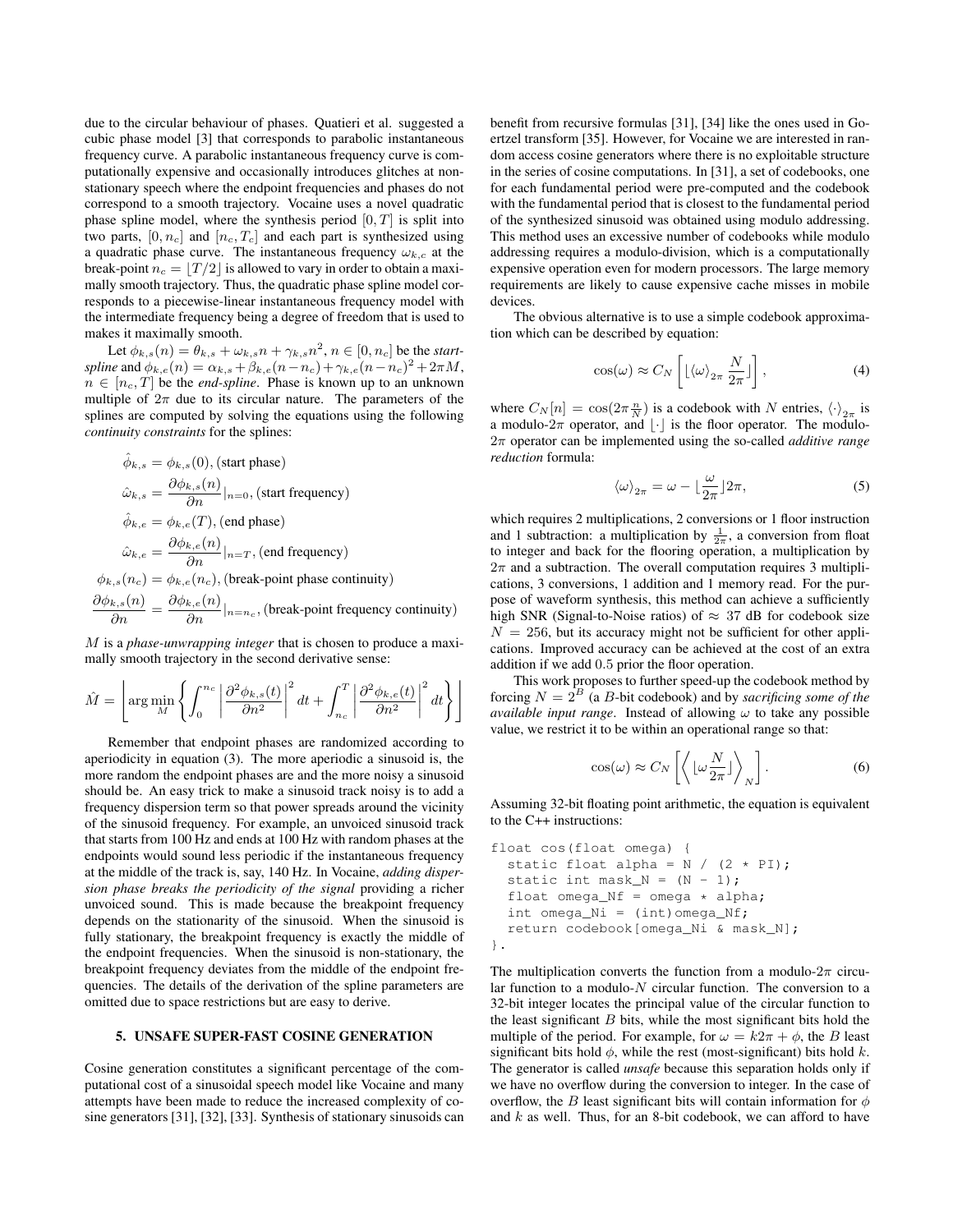only 32-8=24 bits for  $k$ . In two's complement integer arithmetic - the standard nowadays - the modulo- $N$  operation can be implemented using a bitwise-AND instruction. Thus, the proposed *unsafe codebook-based generator* requires only 1 multiplication, 1 conversion, 1 bitwise-AND and 1 memory read. In many modern DSP processors the last two instructions can be implemented with a single circular addressing memory read. In this work we used a 512-size codebook.

The complexity is further reduced by recasting phase maths in a N-circular space and accordingly modifying all signal processing of Vocaine. This saves the multiplication, so we end-up with a cosine generator that requires 2-3 instructions, less than half of the 7 instructions needed for the safe implementation. Furthermore, since we operate in a modulo- $N$  space, it is possible to use fixed-point arithmetic throughout.

## 6. RESULTS

Vocaine is almost as fast as our current optimized embedded solution, considering only synthesis speed. A comparison was made against a MATLAB implementation of STRAIGHT and optimized embedded production mixed-excitation implementations with LSP (Line Spectrum Pairs) and MCEP (Mel-Cepstrum) parameterizations [21]. The computational cost of our floating point C++ Vocaine implementation for 22 kHz signals is only 8% higher than the mixed-excitation LSP vocoder, 2% higher than the mixed-excitation MCEP vocoder and remarkably faster than STRAIGHT (no fair measurement can be made with a matlab implementation, though). Please note the production mixed-excitation implementations are faster than real-time in a diverse set of devices in the Android ecosystem. Further optimization of our embedded statistical synthesizers reduced the overall computational cost significantly below our previous baseline.

We evaluated the quality of synthesized speech in Copy-Synthesis experiments and in SPSS experiments. Copy-Synthesis quality is an upper-bound of quality of SPSS. It is misleading to evaluate vocoders solely on the output of a parametric synthesizer because the statistical mapping can alleviate issues of the vocoder. Further, the vocoder can be used to synthesize recorded segments together with synthetic ones.

All subjective evaluations were made for naturalness Mean Opinion Score (MOS) using a supervised high-quality crowdsourced system. Rating scale from 5 to 1 was the standard: "excellent","good","fair","poor","bad". 100 utterances were presented to hundreds of listeners. Every utterance was independently and randomly assigned for rating to 8 different listeners. Table 1 presents Copy-Synthesis results for two languages, English and French. Only high-quality professional recordings related to Google Text-To-Speech (TTS) products were used: 4 females and 1 male for English and 1 female only for French. We can observe that Vocaine with Mixed-Excitation analysis is equivalent to STRAIGHT and significantly better than the Mixed-Excitation vocoders with no computational overhead. Vocaine with parameters from STRAIGHT analysis (*Vocaine+STRAIGHT*) outperforms STRAIGHT but statistical significance is being reached only for the French case. Thus, STRAIGHT analysis is better than our Mixed-Excitation analysis. Further, Vocaine+STRAIGHT MOS values are remarkably high, 4.114 for English and 4.265 for French, and gets pretty close to recorded speech. Vocaine works particularly well for French because French is rich in voiced fricatives and our speaker has a breathy voice character which is well represented by Vocaine's signal model.

Another listening test was made for naturalness MOS using several TTS synthesizers. The experimental setting was the same

with the previous experiment, and we also included the same Copy-Synthesis stimuli for reference and MOS scale calibration. For TTS we used a female voice with a 30K corpus and we evaluated our current production Unit-Selection synthesizer, an Mixed-Excitation HMM-based synthesizer and two Vocaine-based synthesizers, one that uses HMM and another that uses LSTM (Long-Short-Term-Memory recurrent neural network) and is also presented in this conference [1]. The results are shown in Table 2. The Vocainebased synthesizer outperforms the current HMM-based synthesizer with statistical significance in a fair comparison. The comparison between LSTM- , HMM- and unit-selection-based synthesizers synthesizers is not fair because the LSTM one uses more text features. However, the Vocaine+LSTM synthesizer matched the quality of our production Unit-Selection TTS, which is a remarkable result because it is the first time that we observe a statistical TTS competing with a mature unit-selection system with uncompressed speech. We conducted an AB listening test for further investigation and the result was that the two systems were almost equivalent. However, another AB test revealed that the Vocaine+LSTM synthesizer is not as good as our best Unit-Selection synthesizer. Both AB results are not presented here due to space limitations.

Table 1. Copy-Synthesis Results: MOS + Confidence Interval

| .                         |                   |                   |
|---------------------------|-------------------|-------------------|
| Stimuli                   | MOS (US-EN)       | MOS (FR-FR)       |
| Recorded way              | $4.493 \pm 0.101$ | $4.568 \pm 0.058$ |
| Vocaine+STRAIGHT analysis | $4.144 \pm 0.132$ | $4.265 \pm 0.073$ |
| Vocaine+MixedExc analysis | $4.079 \pm 0.116$ | $4.031 \pm 0.076$ |
| STRAIGHT anal./synth.     | $4.074 \pm 0.126$ | $4.016 \pm 0.080$ |
| MixedExc - MCEP           | $3.877 \pm 0.110$ | $3.544 \pm 0.092$ |
| MixedExc - LSP            | $3.699 \pm 0.140$ | $3.307 \pm 0.106$ |
|                           |                   |                   |

Table 2. Text-To-Speech Results: MOS + Confidence Interval

| Stimuli                       | MOS (US-EN)       |
|-------------------------------|-------------------|
| Recorded way                  | $4.529 \pm 0.086$ |
| Vocaine+STRAIGHT analysis     | $4.337 \pm 0.094$ |
| Vocaine+MixedExc analysis     | $4.176 \pm 0.114$ |
| STRAIGHT analysis/synthesis   | $4.090 \pm 0.111$ |
| Production Unit-Selection TTS | $3.773 \pm 0.128$ |
| Vocaine+LSTM TTS              | $3.738 \pm 0.095$ |
| Vocaine+HMM TTS               | $3.472 \pm 0.103$ |
| MixedExc+HMM TTS (MCEP)       | $3.314 \pm 0.120$ |

#### 7. CONCLUSION

SPSS is particularly suitable for embedded speech synthesis and is heavily based on vocoding which has to be fast enough for embedded devices. Vocaine improves the quality of our embedded TTS without a computational penalty and matches or outperforms the stateof-the-art STRAIGHT that requires considerable computational resources. Vocaine's naturalness MOS in Copy-Synthesis experiments ranges between 4.144 and 4.337 in various experiments. Besides significant quality improvements over the baselines we report that our Vocaine+LSTM statistical synthesizer has reached the quality of our production unit-selection speech synthesis system with uncompressed waveforms.